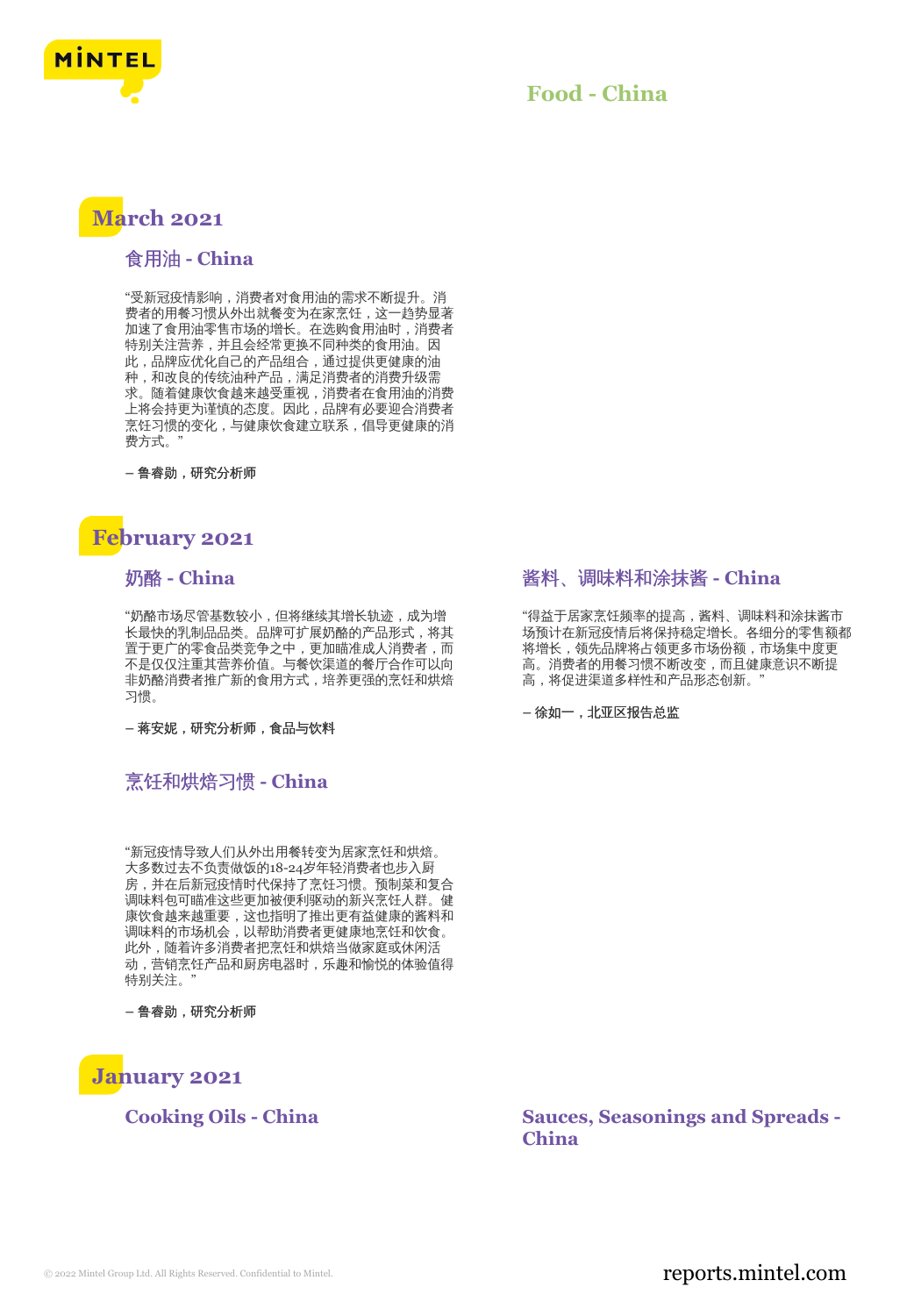

# **Food - China**

"The COVID-19 outbreak has raised the demand for cooking oil as part of the shift from dining out to cooking at home, which has accelerated the growth in the retail market of cooking oil. Consumers' special attention to nutrients and tendency to switch between oil types indicates that brands should ...

## 婴幼儿营养 **- China**

"虽然出生率持续下滑,但婴幼儿营养市场整体保持稳定 增长,这主要得益于配方奶的高端化趋势以及婴幼儿辅食 和营养补充剂渗透率不断提高。市场机遇在于针对前沿的 配方奶成分进行互动型市场教育,推出多种类型的功能型 辅食产品(如将新配方和感官刺激相结合),以及搭乘零 食趋势推进营养补充剂的创新。"

#### 酸奶 **- China**

"今年酸奶市场的增速有所放缓,但2021年很可能再度回 升并迎来高个位数增长。新冠疫情促进了消费者对酸奶的 需求,因为他们寻求更好的免疫力。常温酸奶的增速仍然 跑赢冷藏酸奶,因为常温酸奶更容易买到,并且在低线级 城市和农村地区的渗透率更高。冷藏酸奶很可会能经历小 幅增长。在市场方面,冻干技术和渠道协同将带来新机 遇。同时,新颖的口味和质地以及具备特定具体功能的酸 奶也在刺激该品类的消费者需求。"

**–** 彭袁君,研究分析师

# **December 2020**

#### **Baby Nutrition - China**

"Although continuing to face a declining birth rate, the total baby nutrition market still maintains steady growth, mostly driven by premiumisation in IMF as well as increasing penetration of baby supplementary foods and baby health supplements. Opportunities lie in interactive marketing education for cutting-edge IMF formulae, category expansion to offer ...

### **Cooking and Baking Habits - China**

"The COVID-19 outbreak has resulted in the shift from dining out to cooking and baking at home. Most young consumers aged 18-24, who used to bear less cooking responsibility, have stepped into the kitchen and kept

"Sauces, seasonings, and spreads is expected to enjoy a steady growth after COVID-19 due to growing frequency of in-home cooking. Retail value sales are expected to grow in all segments, with more concentrated market share to leading players. Consumers' changing dining habits and growing healthy consciousness is driving the channel ...

### **Cheese - China**

"The cheese market will continue its growth trajectory as the fastest growing dairy category, albeit from a smaller base. Brands can expand the formats of cheese to place it in competition with the broadening snack category and target more adult consumers, rather than focusing purely on its nutritional value. Collaborations ...

## **Yogurt - China**

"The growth rate of the yogurt market slowed down this year but will likely pick up at a high single-digit level again in 2021. The outbreak has driven consumer demand for yogurt as consumers seek better immunity. Ambient yogurt will still grow faster than chilled yogurt because of easier accessibility ...